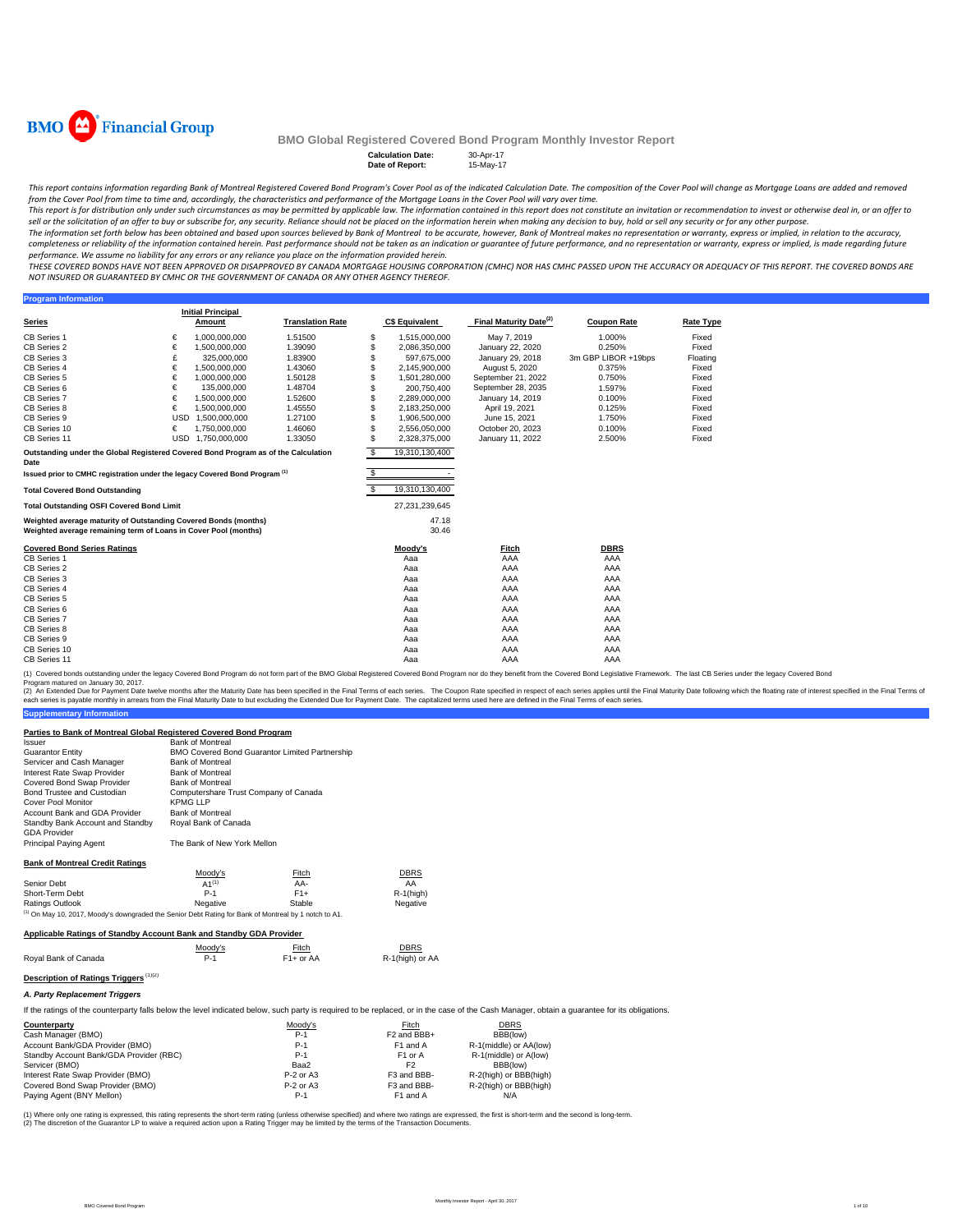

| <b>Calculation Date:</b> | 30-Apr-17 |
|--------------------------|-----------|
| Date of Report:          | 15-May-17 |

#### *B. Summary of Specific Rating Trigger Actions*

I) The following actions are required if the Cash Manager (BMO) undergoes a downgrade below the stipulated rating:

|                                                                                                                                                                                                                                                                                                                       | Moody's | Fitch               | DBRS                    |
|-----------------------------------------------------------------------------------------------------------------------------------------------------------------------------------------------------------------------------------------------------------------------------------------------------------------------|---------|---------------------|-------------------------|
| a) The Servicer will be required to direct amounts received directly<br>into the GDA Account (or Standby GDA Account if applicable)<br>within 2 Canadian business days and the Cash Manager shall<br>immediately remit any funds held at such time for or on behalf of<br>the Guarantor directly into the GDA Account | $P-1$   | F <sub>1</sub> or A | R-1(middle) or AA(low)  |
| II) The following actions are required if the Servicer (BMO) undergoes a downgrade below the stipulated rating:                                                                                                                                                                                                       |         |                     |                         |
|                                                                                                                                                                                                                                                                                                                       | Moody's | Fitch               | DBRS                    |
| a) The Servicer will be required to direct amounts received to the<br>Cash Manager, or GDA as applicable                                                                                                                                                                                                              | $P-1$   | F <sub>1</sub> or A | R-1(middle) or BBB(low) |

III) The Swap Provider is required to transfer credit support or transfer all of its rights and obligations to a replacement third party, or to obtain a guarantee of its rights and obligations from a third party, if the Swap Provider undergoes a downgrade below the stipulated rating:

|                                | $Modv's^{(3)}$ | Fitch    | <b>DBRS</b>             |
|--------------------------------|----------------|----------|-------------------------|
| a) Interest Rate Swap Provider | P-1 or A2      | F1 and A | R-1(middle) or A (high) |
| b) Covered Bond Swap Provider  | P-1 or A2      | F1 and A | R-1(middle) or A (high) |

IV) The following actions are required if the Issuer (BMO) undergoes a downgrade below the stipulated rating:

| a) Mandatory repayment of the Demand Loan                                                                                                                | Moody's<br>N/A | Fitch<br>F <sub>2</sub> or BB <sub>B+</sub> | <b>DBRS</b><br>N/A |
|----------------------------------------------------------------------------------------------------------------------------------------------------------|----------------|---------------------------------------------|--------------------|
| b) Cashflows will be exchanged under the Covered Bond Swap<br>Agreement (to the extent not already taking place)                                         | Baa1           | BBB+                                        | BBB(high)          |
| c) Transfer of title to Loans to Guarantor <sup>(4)</sup>                                                                                                | A <sub>3</sub> | BBB-                                        | BBB(low)           |
| <b>Events of Defaults &amp; Test Compliance</b><br>Asset Coverage Test (C\$ Equivalent of Outstanding<br>Covered Bond < Adjusted Aggregate Asset Amount) |                | Pass                                        |                    |
| <b>Issuer Event of Default</b><br>Guarantor LP Event of Default                                                                                          |                | No<br>No                                    |                    |

(3) If no short term rating exists, then A1

(4) The transfer of registered title to the Cans to the Guarantor may be deferred if (A) saitsfactory assurances are provided to the Guarantor and the Bond Trustee by The Office of the Sulerintendent of Financial Instituti

| <b>Pre-Man</b>                            |                    |              |                                                |
|-------------------------------------------|--------------------|--------------|------------------------------------------------|
| (Applicable to Hard Bullet Covered Bonds) |                    |              |                                                |
| <b>Pre-Maturity Required Ratings</b>      | Moody'<br><u>.</u> | <u>Fitch</u> | <b>DBRS</b><br>A(low)<br>$A(high)$ or $\prime$ |
|                                           |                    |              |                                                |

Following a breach of the Pre-Maturity test in respect of a Series of Hard Bullet Covered Bonds, and unless the Pre-Maturity Liquidity Ledger is otherwise funded from the other sources, the<br>Partnership shall offer to sell

(1) In the case of DBRS, if Final Maturity Date is within six months of the Pre-Maturity Test Date, then A(high), otherwise A(low).

| <b>Reserve Fund</b>                                                           |         |       |             |
|-------------------------------------------------------------------------------|---------|-------|-------------|
| <b>Reserve Fund Required Amount Ratings</b>                                   | Moody's | Fitch | <b>DBRS</b> |
| Senior                                                                        |         |       | A(low)      |
| Short Term                                                                    | $P-1$   | F1    | R-1(middle) |
| Are the ratings of the Issuer below the Reserve Fund Required Amount Ratings? |         | No    |             |

If the ratings of the Issuer fall below the Reserve Fund Required Amount Ratings, then the Guarantor shall credit or cause to be credited to the Reserve Fund funds up to an amount equal to the Reserve Fund Required Amount.

Reserve Fund Required Amount: Nil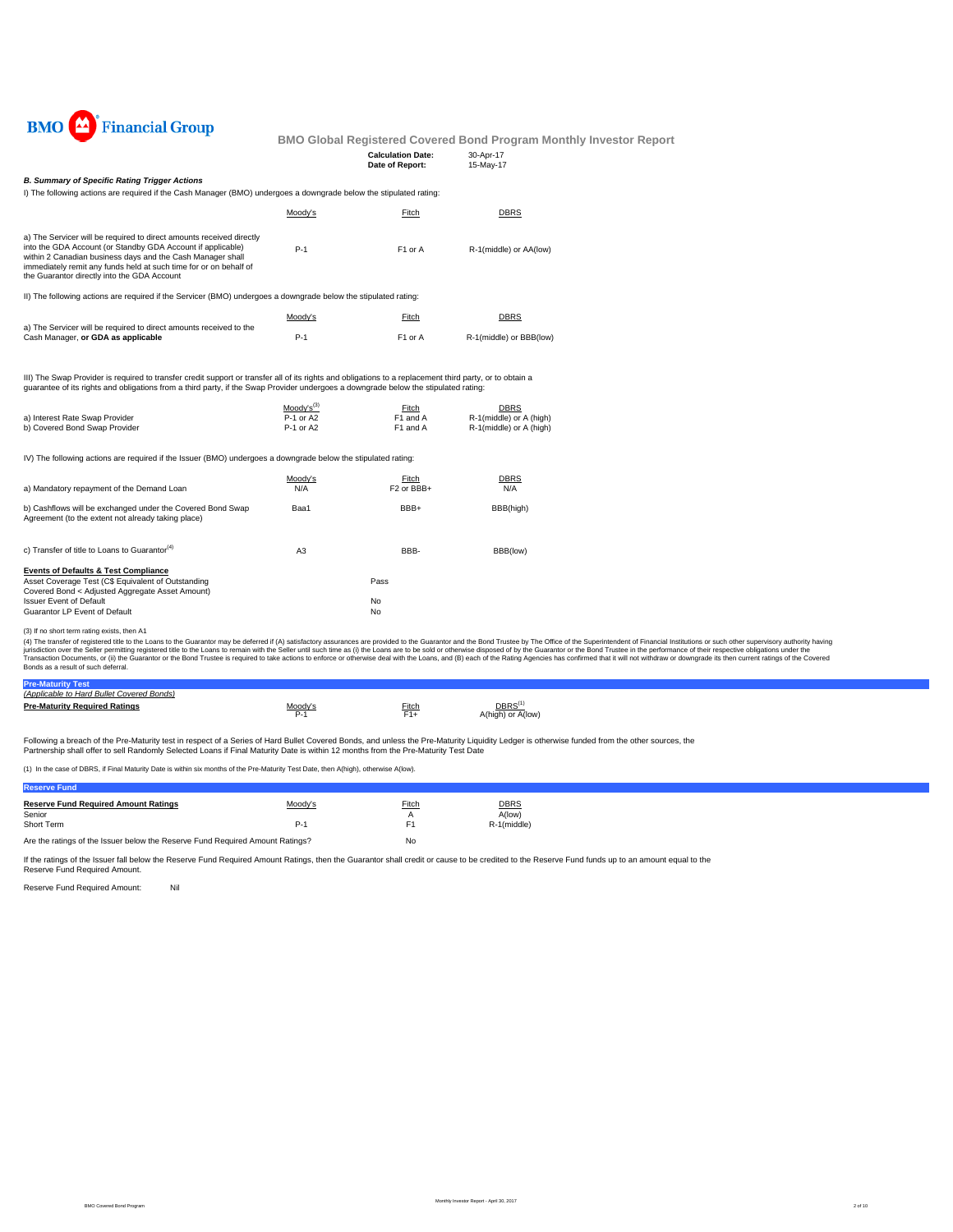

|                                                                                                                                                                                                                                            | <b>Calculation Date:</b><br>Date of Report: | 30-Apr-17<br>15-May-17      |        |                |  |
|--------------------------------------------------------------------------------------------------------------------------------------------------------------------------------------------------------------------------------------------|---------------------------------------------|-----------------------------|--------|----------------|--|
| <b>Asset Coverage Test</b>                                                                                                                                                                                                                 |                                             |                             |        |                |  |
| C\$ Equivalent of Outstanding Covered Bonds                                                                                                                                                                                                | 19,310,130,400                              |                             |        |                |  |
| $A^{(1)}$ = Lesser of (i) Sum of LTV adjusted outstanding principal balance and (ii) Sum of<br>Asset percentage adjusted outstanding principal balance                                                                                     | 21,799,287,621                              |                             | A (i)  | 23,824,358,055 |  |
| $B =$ Principal receipts not applied                                                                                                                                                                                                       |                                             |                             | A (ii) | 21.799.287.621 |  |
| $C =$ Cash capital contributions                                                                                                                                                                                                           | $\overline{\phantom{a}}$                    | Asset Percentage            | 91.5%  |                |  |
| $D =$ Substitution assets<br>$E =$ (i) Reserve fund balance<br>(ii) Pre - Maturity liquidity ledger balance                                                                                                                                |                                             | Maximum Asset<br>Percentage | 95.0%  |                |  |
| $F =$ Negative carry factor calculation                                                                                                                                                                                                    | ۰                                           |                             |        |                |  |
| Total: $A + B + C + D + E - F$                                                                                                                                                                                                             | 21,799,287,621                              |                             |        |                |  |
| <b>Asset Coverage Test Pass/Fail</b><br>(1) Market Value as determined by adjusting, not less than quarterly, the Original Market Value utilizing the Indexation Methodology (see Appendix for details) for subsequent price developments. | <b>Pass</b>                                 |                             |        |                |  |

| <b>Valuation Calculation</b>                                                                                                                                                                                                 |                |        |                |
|------------------------------------------------------------------------------------------------------------------------------------------------------------------------------------------------------------------------------|----------------|--------|----------------|
| <b>Trading Value of Covered Bonds</b>                                                                                                                                                                                        | 19.420.645.585 |        |                |
| A = Lesser of i) Present value of outstanding loan balance of Performing Eligible<br>Loans <sup>(1)</sup> and ii) 80% of Market Value <sup>(2)</sup> of properties securing Performing Eligible Loans,<br>net of adjustments | 23.832.170.500 | A (i)  | 23,832,170,500 |
| $B =$ Principal receipts up to calculation date not otherwise applied                                                                                                                                                        | ٠              | A (ii) | 42.199.960.984 |
| $C =$ Cash capital contributions                                                                                                                                                                                             | ٠              |        |                |
| D = Trading Value of any Substitute Assets                                                                                                                                                                                   | ۰              |        |                |
| $E =$ (i) Reserve Fund Balance, if applicable                                                                                                                                                                                | ٠              |        |                |
| (ii) Pre - Maturity liquidity ledger balance                                                                                                                                                                                 | ۰              |        |                |
| F = Trading Value of Swap Collateral                                                                                                                                                                                         | ٠              |        |                |
| Total: $A + B + C + D + E + F$                                                                                                                                                                                               | 23.832.170.500 |        |                |

(1) Present value of expected future cash flows of Loans using current market interest rates offered to BMO clients. The effective weighted average rate used for discounting is 2.61%.<br>(2) Market Value as determined by adju

| <b>Intercompany Loan Balance</b>       |                                |                                                   |
|----------------------------------------|--------------------------------|---------------------------------------------------|
| Guarantee Loan<br>Demand Loan<br>Total |                                | 21,122,704,875<br>2,815,512,229<br>23,938,217,104 |
| <b>Cover Pool Losses</b>               |                                |                                                   |
| Period end                             | <b>Write Off Amounts</b>       | <b>Loss Percentage (Annualized)</b>               |
| April 30, 2017                         | \$0                            | 0.00%                                             |
| <b>Cover Pool Flow of Funds</b>        |                                |                                                   |
|                                        | <b>Current Month</b>           | Previous Month                                    |
| Cash Inflows *                         |                                |                                                   |
| Principal receipts                     | 346,733,033                    | 344,063,692                                       |
| Proceeds for sale of Loans             |                                |                                                   |
| Revenue Receipts                       | 48,808,558                     | 46,051,252                                        |
| Swap Receipts                          | 2,045,245                      | 3,202,077                                         |
| Cash Capital Contribution              |                                |                                                   |
| Advances of Intercompany Loans         | ٠                              | 1,168,000,000.00                                  |
| Guarantee Fee                          |                                |                                                   |
| <b>Cash Outflows</b>                   |                                |                                                   |
| Swap Payment                           |                                |                                                   |
| Intercompany Loan interest             | (29, 159, 985)                 | (29, 357, 741)                                    |
| Intercompany Loan principal            | $(346,733,033)$ <sup>(1)</sup> | (344,063,692)                                     |
| Intercompany Loan repayment            |                                |                                                   |
| Mortgage Top-up Settlement             |                                | (1, 167, 996, 136)                                |
| Misc Partnership Expenses              | (74)                           | (338)                                             |
| Profit Distribution to Partners        |                                |                                                   |
| Net inflows/(outflows)                 | 21,693,745                     | 19,899,114                                        |
|                                        |                                |                                                   |

 $<sup>(1)</sup>$  Includes cash settlement of \$346,733,033 to occur on May 16, 2017.</sup>

| <b>Cover Pool - Summary Statistics</b>       |                         |               |
|----------------------------------------------|-------------------------|---------------|
| Asset Type                                   | Mortgages               |               |
| Previous Month Ending Balance                | 24.182.121.806          |               |
| Aggregate Outstanding Balance                | \$<br>23.845.510.587    |               |
| Number of Loans                              | 92.336                  |               |
| Average Loan Size                            | \$<br>258.247           |               |
| Number of Primary Borrowers                  | 90.873                  |               |
| Number of Properties                         | 92.336                  |               |
|                                              | Original <sup>(1)</sup> | Indexed $(2)$ |
| Weighted Average Current Loan to Value (LTV) | 62.74%                  | 52.46%        |
| Weighted Average Authorized LTV              | 69.50%                  | 57.84%        |
| Weighted Average Original LTV                | 69.50%                  |               |
| Weighted Average Seasoning                   | 19.82 (Months)          |               |
| Weighted Average Coupon                      | 2.50%                   |               |
| Weighted Average Original Term               | 50.28 (Months)          |               |
| Weighted Average Remaining Term              | 30.46 (Months)          |               |
| <b>Substitution Assets</b>                   | Nil                     |               |

<sup>(1)</sup> Value as most recently determined or assessed in accordance with the underwriting policies (whether upon origination or renewal of the Eligible Loan or subsequently thereto).<br><sup>(2)</sup> Value as determined by adjusting, n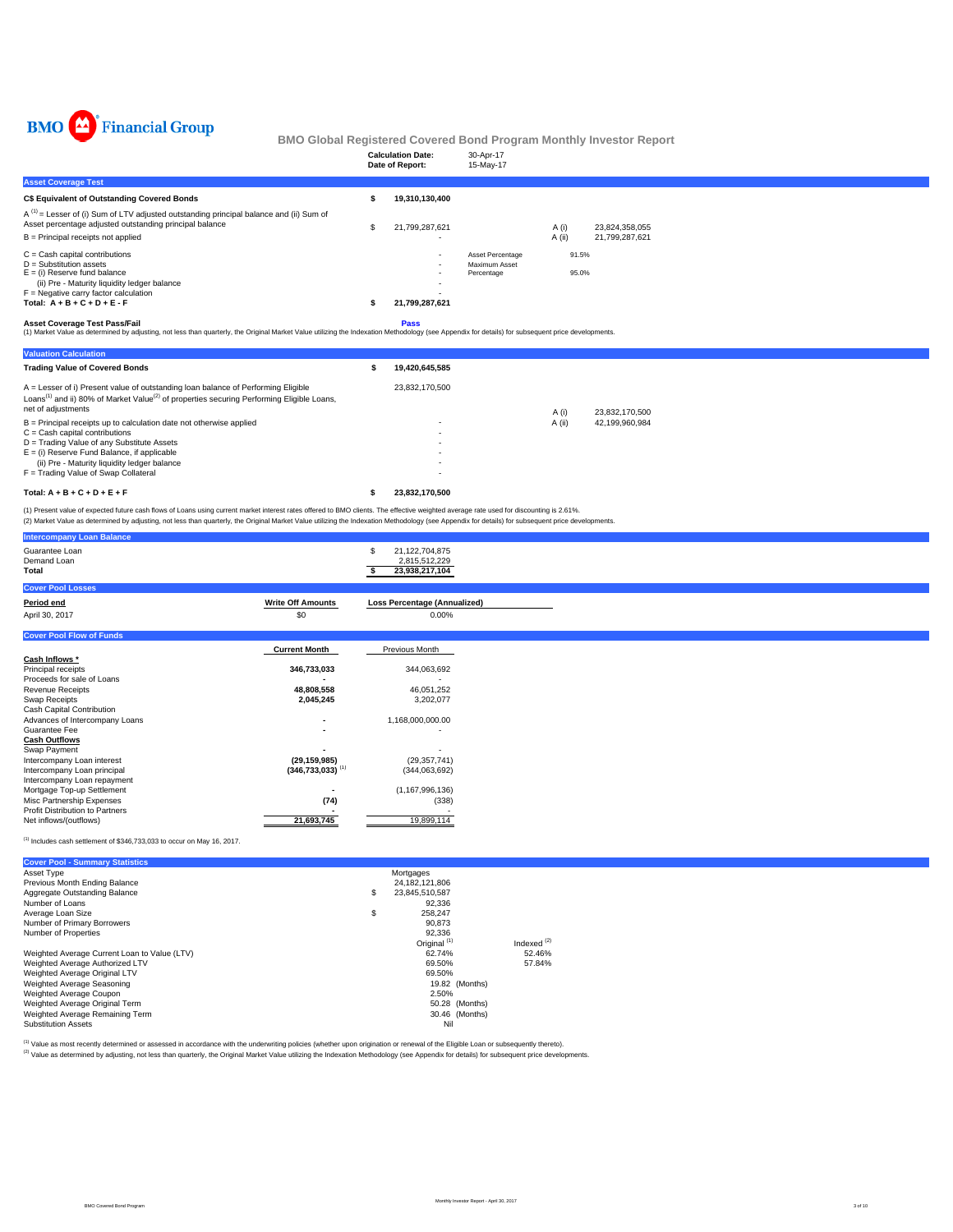

|                                              | <b>Calculation Date:</b><br>Date of Report: | 30-Apr-17<br>15-May-17 |                          |            |
|----------------------------------------------|---------------------------------------------|------------------------|--------------------------|------------|
| <b>Cover Pool - Delinguency Distribution</b> |                                             |                        |                          |            |
| <b>Aging Summary</b>                         | <b>Number of Loans</b>                      | Percentage             | <b>Principal Balance</b> | Percentage |
| Current and less than 30 days past due       | 92.079                                      | 99.72                  | 23.791.194.927           | 99.77      |
| 30 - 59 days past due                        | 23                                          | 0.02                   | 3.968.552                | 0.02       |
| 60 - 89 days past due                        | 112                                         | 0.12                   | 29,194,576               | 0.12       |
| 90 or more days past due                     | 122                                         | 0.13                   | 21.152.532               | 0.09       |
| <b>Grand Total</b>                           | 92.336                                      | 100.00                 | 23.845.510.587           | 100.00     |
|                                              |                                             |                        |                          |            |

| <b>Cover Pool - Provincial Distribution</b> |                          |            |                          |            |
|---------------------------------------------|--------------------------|------------|--------------------------|------------|
| Province                                    | <b>Number of Loans</b>   | Percentage | <b>Principal Balance</b> | Percentage |
| Alberta                                     | 10,944                   | 11.85      | 2,715,182,225            | 11.39      |
| <b>British Columbia</b>                     | 13,936                   | 15.09      | 4,870,430,043            | 20.42      |
| Manitoba                                    | 1,246                    | 1.35       | 222.925.098              | 0.93       |
| New Brunswick                               | 1,452                    | 1.57       | 184,347,355              | 0.77       |
| Newfoundland                                | 2,447                    | 2.65       | 417.792.684              | 1.75       |
| Northwest Territories & Nunavut             | $\overline{\phantom{a}}$ | ٠          |                          |            |
| Nova Scotia                                 | 2,864                    | 3.10       | 508.681.253              | 2.13       |
| Ontario                                     | 41,101                   | 44.51      | 11,350,039,452           | 47.60      |
| <b>Prince Edward Island</b>                 | 496                      | 0.54       | 68.957.561               | 0.29       |
| Quebec                                      | 15.890                   | 17.21      | 3.111.913.784            | 13.05      |
| Saskatchewan                                | 1,960                    | 2.12       | 395.241.131              | 1.66       |
| <b>Yukon Territories</b>                    |                          |            |                          | . .        |
| <b>Grand Total</b>                          | 92,336                   | 100.00     | 23,845,510,587           | 100.00     |

| <b>Cover Pool - Credit Score Distribution</b> |                        |            |                          |            |
|-----------------------------------------------|------------------------|------------|--------------------------|------------|
| Credit Score <sup>(1)</sup>                   | <b>Number of Loans</b> | Percentage | <b>Principal Balance</b> | Percentage |
| Less than 600 or Unavailable                  | 4,190                  | 4.54       | 938.927.325              | 3.94       |
| $600 - 650$                                   | 4,333                  | 4.69       | 1.103.013.972            | 4.63       |
| 651 - 700                                     | 10.457                 | 11.32      | 2.855.116.932            | 11.97      |
| $701 - 750$                                   | 21.118                 | 22.87      | 5.840.383.965            | 24.49      |
| 751 - 800                                     | 35,328                 | 38.26      | 9.451.402.819            | 39.64      |
| 801 and Above                                 | 16,910                 | 18.31      | 3.656.665.574            | 15.33      |
| <b>Grand Total</b>                            | 92.336                 | 100.00     | 23.845.510.587           | 100.00     |
|                                               |                        |            |                          |            |

<sup>(1)</sup> Beginning with this April 2017 monthly report, the credit scores provided may have been determined at a day that is more current (with respect to the reporting month) than the credit scores provided in past monthly r

| <b>Cover Pool - Rate Type Distribution</b>           |                        |            |                          |            |
|------------------------------------------------------|------------------------|------------|--------------------------|------------|
| Rate Type                                            | <b>Number of Loans</b> | Percentage | <b>Principal Balance</b> | Percentage |
| Fixed                                                | 72,097                 | 78.08      | 17,992,132,702           | 75.45      |
| Variable                                             | 20,239                 | 21.92      | 5.853.377.885            | 24.55      |
| <b>Grand Total</b>                                   | 92,336                 | 100.00     | 23,845,510,587           | 100.00     |
|                                                      |                        |            |                          |            |
| <b>Cover Pool - Mortgage Asset Type Distribution</b> |                        |            |                          |            |
|                                                      |                        |            |                          |            |
| <b>Mortgage Asset Type</b>                           | <b>Number of Loans</b> | Percentage | <b>Principal Balance</b> | Percentage |
| <b>Conventional Amortizing Mortgages</b>             | 92,336                 | 100.00     | 23,845,510,587           | 100.00     |
| <b>Grand Total</b>                                   | 92,336                 | 100.00     | 23,845,510,587           | 100.00     |
|                                                      |                        |            |                          |            |

| <b>Occupancy Type</b> | <b>Number of Loans</b> | Percentage | <b>Principal Balance</b> | Percentage |
|-----------------------|------------------------|------------|--------------------------|------------|
| Owner Occupied        | 69.018                 | 74.75      | 18.946.647.308           | 79.46      |
| Non-Owner Occupied    | 23.318                 | 25.25      | 4.898.863.280            | 20.54      |
| <b>Grand Total</b>    | 92.336                 | 100.00     | 23.845.510.587           | 100.00     |

| ____               |                        |            |   |                          |            |
|--------------------|------------------------|------------|---|--------------------------|------------|
| Mortgage Rate (%)  | <b>Number of Loans</b> | Percentage |   | <b>Principal Balance</b> | Percentage |
| Less than 1.00     |                        | 0.00       |   | 1,436,522                | 0.01       |
| $1.00 - 3.99$      | 91,966                 | 99.60      | ъ | 23,785,865,302           | 99.75      |
| $4.00 - 4.49$      | 122                    | 0.13       |   | 20.834.084               | 0.09       |
| $4.50 - 4.99$      | 76                     | 0.08       |   | 13.096.993               | 0.05       |
| $5.00 - 5.49$      | 22                     | 0.02       |   | 3,507,456                | 0.01       |
| $5.50 - 5.99$      |                        | 0.01       |   | 601.204                  | 0.00       |
| $6.00 - 6.49$      | b.                     | 0.01       |   | 799.301                  | 0.00       |
| $6.50 - 6.99$      | 136                    | 0.15       |   | 19,369,726               | 0.08       |
| $7.00 - 7.49$      |                        |            |   |                          |            |
| $7.50 - 7.99$      |                        | $\sim$     |   |                          |            |
| 8.00 and Above     |                        | $\sim$     |   |                          |            |
| <b>Grand Total</b> | 92,336                 | 100.00     |   | 23.845.510.587           | 100.00     |

**Cover Bool - Mortgage Rate Distribution**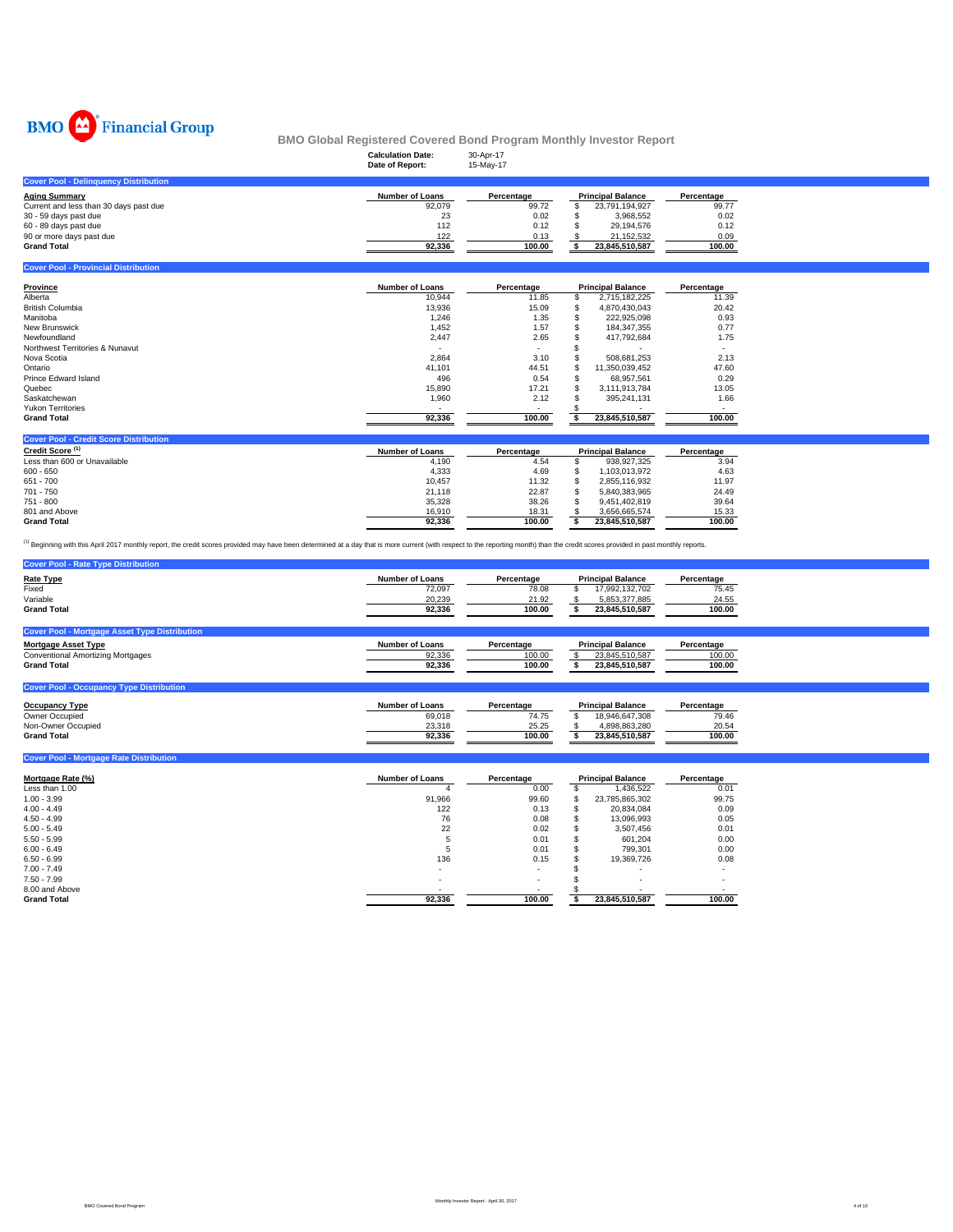

|                                           | <b>Calculation Date:</b><br>Date of Report: | 30-Apr-17<br>15-May-17 |                          |                |            |
|-------------------------------------------|---------------------------------------------|------------------------|--------------------------|----------------|------------|
| Cover Pool - Indexed LTV Distribution (1) |                                             |                        |                          |                |            |
| Indexed LTV (%)                           | <b>Number of Loans</b>                      | Percentage             | <b>Principal Balance</b> |                | Percentage |
| 20.00 and Below                           | 7,802                                       | 8.45                   |                          | 701,272,641    | 2.94       |
| $20.01 - 25.00$                           | 3,660                                       | 3.96                   |                          | 576,692,160    | 2.42       |
| $25.01 - 30.00$                           | 3,949                                       | 4.28                   |                          | 755.279.303    | 3.17       |
| $30.01 - 35.00$                           | 4,869                                       | 5.27                   |                          | 1.125.449.710  | 4.72       |
| $35.01 - 40.00$                           | 6,476                                       | 7.01                   |                          | 1,810,824,100  | 7.59       |
| $40.01 - 45.00$                           | 8,569                                       | 9.28                   |                          | 2,564,275,251  | 10.75      |
| 45.01 - 50.00                             | 9,376                                       | 10.15                  |                          | 2,674,465,390  | 11.22      |
| $50.01 - 55.00$                           | 10,560                                      | 11.44                  |                          | 2,853,065,367  | 11.96      |
| $55.01 - 60.00$                           | 9,117                                       | 9.87                   |                          | 2,598,089,108  | 10.90      |
| $60.01 - 65.00$                           | 8,514                                       | 9.22                   |                          | 2,489,689,373  | 10.44      |
| 65.01 - 70.00                             | 7,117                                       | 7.71                   |                          | 1,981,144,252  | 8.31       |
| 70.01 - 75.00                             | 6,464                                       | 7.00                   |                          | 1,932,166,133  | 8.10       |
| 75.01 - 80.00                             | 5,863                                       | 6.35                   |                          | 1,783,097,800  | 7.48       |
| 80.01 and Above                           |                                             |                        |                          |                |            |
| <b>Grand Total</b>                        | 92,336                                      | 100.00                 |                          | 23,845,510,587 | 100.00     |

(1) Value as determined by adjusting, not less than quarterly, the Original Market Value utilizing the Indexation Methodology (see Appendix for details) for subsequent price developments.

#### **Cover Pool - Remaining Term Distribution**

| <b>Months to Maturity</b> | <b>Number of Loans</b> | Percentage | <b>Principal Balance</b> |                | Percentage |
|---------------------------|------------------------|------------|--------------------------|----------------|------------|
|                           |                        |            |                          |                |            |
| Less than 12              | 18.544                 | 20.08      | Эħ.                      | 4.143.879.719  | 17.38      |
| $12 - 17$                 | 11.278                 | 12.21      | J.                       | 3,373,823,935  | 14.15      |
| $18 - 24$                 | 8,589                  | 9.30       | \$.                      | 2.214.870.453  | 9.29       |
| $25 - 30$                 | 7.579                  | 8.21       | \$.                      | 1.940.010.842  | 8.14       |
| $31 - 36$                 | 8,270                  | 8.96       | -J)                      | 2,066,239,449  | 8.67       |
| $37 - 42$                 | 10,385                 | 11.25      | S                        | 2.880.567.899  | 12.08      |
| $43 - 48$                 | 9,108                  | 9.86       | \$.                      | 2,383,248,163  | 9.99       |
| $49 - 54$                 | 11,056                 | 11.97      | ъ                        | 2.936.487.433  | 12.31      |
| $55 - 60$                 | 7.467                  | 8.09       | æ                        | 1.894.011.657  | 7.94       |
| $61 - 63$                 | 10                     | 0.01       | ъ                        | 2.067.890      | 0.01       |
| 72 and Above              | 50                     | 0.05       |                          | 10.303.146     | 0.04       |
| <b>Grand Total</b>        | 92,336                 | 100.00     |                          | 23,845,510,587 | 100.00     |

| <b>Cover Pool - Remaining Principal Balance Distribution</b> |                        |            |    |                          |            |
|--------------------------------------------------------------|------------------------|------------|----|--------------------------|------------|
| <b>Remaining Principal Balance (C\$)</b>                     | <b>Number of Loans</b> | Percentage |    | <b>Principal Balance</b> | Percentage |
| 99,999 and Below                                             | 14,840                 | 16.07      |    | 966,049,319              | 4.05       |
| 100.000 - 199.999                                            | 29,356                 | 31.79      | S  | 4.433.204.792            | 18.59      |
| 200.000 - 299.999                                            | 22,382                 | 24.24      | S  | 5.493.507.555            | 23.04      |
| 300,000 - 399,999                                            | 11,563                 | 12.52      | £. | 3,983,522,928            | 16.71      |
| 400.000 - 499.999                                            | 6,013                  | 6.51       | S  | 2,679,720,975            | 11.24      |
| 500.000 - 599.999                                            | 3,070                  | 3.32       | Ж, | 1.673.898.395            | 7.02       |
| 600.000 - 699.999                                            | 1,631                  | 1.77       | ж  | 1,056,955,131            | 4.43       |
| 700.000 - 799.999                                            | 973                    | 1.05       | S  | 727.410.121              | 3.05       |
| 800.000 - 899.999                                            | 669                    | 0.72       |    | 566.687.665              | 2.38       |
| $900.000 - 999.999$                                          | 507                    | 0.55       |    | 480.919.676              | 2.02       |
| 1.000.000 - 1.499.999                                        | 1,052                  | 1.14       |    | .270.336.777             | 5.33       |
| 1,500,000 - 2,000,000                                        | 224                    | 0.24       | S  | 382.243.287              | 1.60       |
| 2,000,000 - 3,000,000                                        | 56                     | 0.06       |    | 131,053,967              | 0.55       |
| 3,000,000 and Above                                          |                        |            |    |                          |            |
|                                                              | 92,336                 | 100.00     |    | 23,845,510,587           | 100.00     |
|                                                              |                        |            |    |                          |            |

| <b>Cover Pool - Property Type Distribution</b> |                        |            |                          |                |            |
|------------------------------------------------|------------------------|------------|--------------------------|----------------|------------|
| <b>Property Type</b>                           | <b>Number of Loans</b> | Percentage | <b>Principal Balance</b> |                | Percentage |
| Condominium                                    | 20.120                 | 21.79      |                          | 3.956.009.121  | 16.59      |
| Multi-Residential                              | 4.911                  | 5.32       |                          | 1.205.542.737  | 5.06       |
| Single Family                                  | 60,386                 | 65.40      |                          | 16.983.156.516 | 71.22      |
| Townhouse                                      | 6.919                  | 7.49       |                          | .700.802.214   | 7.13       |
| <b>Grand Total</b>                             | 92.336                 | 100.00     |                          | 23.845.510.587 | 100.00     |

*Note: Percentages and totals in the above tables may not add exactly due to rounding.*

### **Cover Pool - Indexed LTV and Delinquency Distribution by Province (1)**

|          |                 | <b>Aging Summary</b> |                                                     |  |                           |  |                           |                             |           |  |               |  |  |  |
|----------|-----------------|----------------------|-----------------------------------------------------|--|---------------------------|--|---------------------------|-----------------------------|-----------|--|---------------|--|--|--|
| Province | Indexed LTV (%) |                      | <b>Current and</b><br>less than 30<br>days past due |  | 30 to 59<br>days past due |  | 60 to 89<br>days past due | 90 or more<br>days past due |           |  | Total         |  |  |  |
| Alberta  | 20.00 and Below |                      | 47.641.313                                          |  |                           |  |                           |                             |           |  | 47.641.314    |  |  |  |
|          | $20.01 - 25$    |                      | 39.007.813                                          |  | 77.926                    |  | 217.259                   |                             |           |  | 39.302.998    |  |  |  |
|          | $25.01 - 30$    |                      | 56.052.742                                          |  |                           |  |                           |                             | ۰         |  | 56,052,742    |  |  |  |
|          | $30.01 - 35$    |                      | 74.366.602                                          |  |                           |  |                           |                             | ۰         |  | 74.366.602    |  |  |  |
|          | $35.01 - 40$    |                      | 89.097.980                                          |  |                           |  |                           |                             |           |  | 89.097.980    |  |  |  |
|          | $40.01 - 45$    |                      | 130,932,892                                         |  |                           |  | 699,287                   |                             | 690,902   |  | 132,323,081   |  |  |  |
|          | $45.01 - 50$    |                      | 167,003,338                                         |  |                           |  | 1,510,596                 |                             | 229,042   |  | 168,742,976   |  |  |  |
|          | $50.01 - 55$    |                      | 221.746.318                                         |  | 234,182                   |  | 354,883                   |                             |           |  | 222,335,383   |  |  |  |
|          | $55.01 - 60$    |                      | 309.406.995                                         |  |                           |  | 504,363                   |                             | 166.088   |  | 310,077,445   |  |  |  |
|          | $60.01 - 65$    |                      | 405.042.334                                         |  |                           |  | 464,107                   |                             | 200.563   |  | 405,707,005   |  |  |  |
|          | $65.01 - 70$    |                      | 338.470.412                                         |  |                           |  | 781,914                   |                             | 463.142   |  | 339.715.467   |  |  |  |
|          | $70.01 - 75$    |                      | 305.074.510                                         |  |                           |  |                           |                             | 206.681   |  | 305,281,192   |  |  |  |
|          | $75.01 - 80$    |                      | 523,146,518                                         |  | 410,605                   |  | 980,918                   |                             |           |  | 524,538,041   |  |  |  |
|          | 80.01 and Above |                      |                                                     |  |                           |  |                           |                             |           |  |               |  |  |  |
|          |                 |                      | 2.706.989.766                                       |  | 722,713                   |  | 5,513,326                 |                             | 1.956.420 |  | 2.715.182.225 |  |  |  |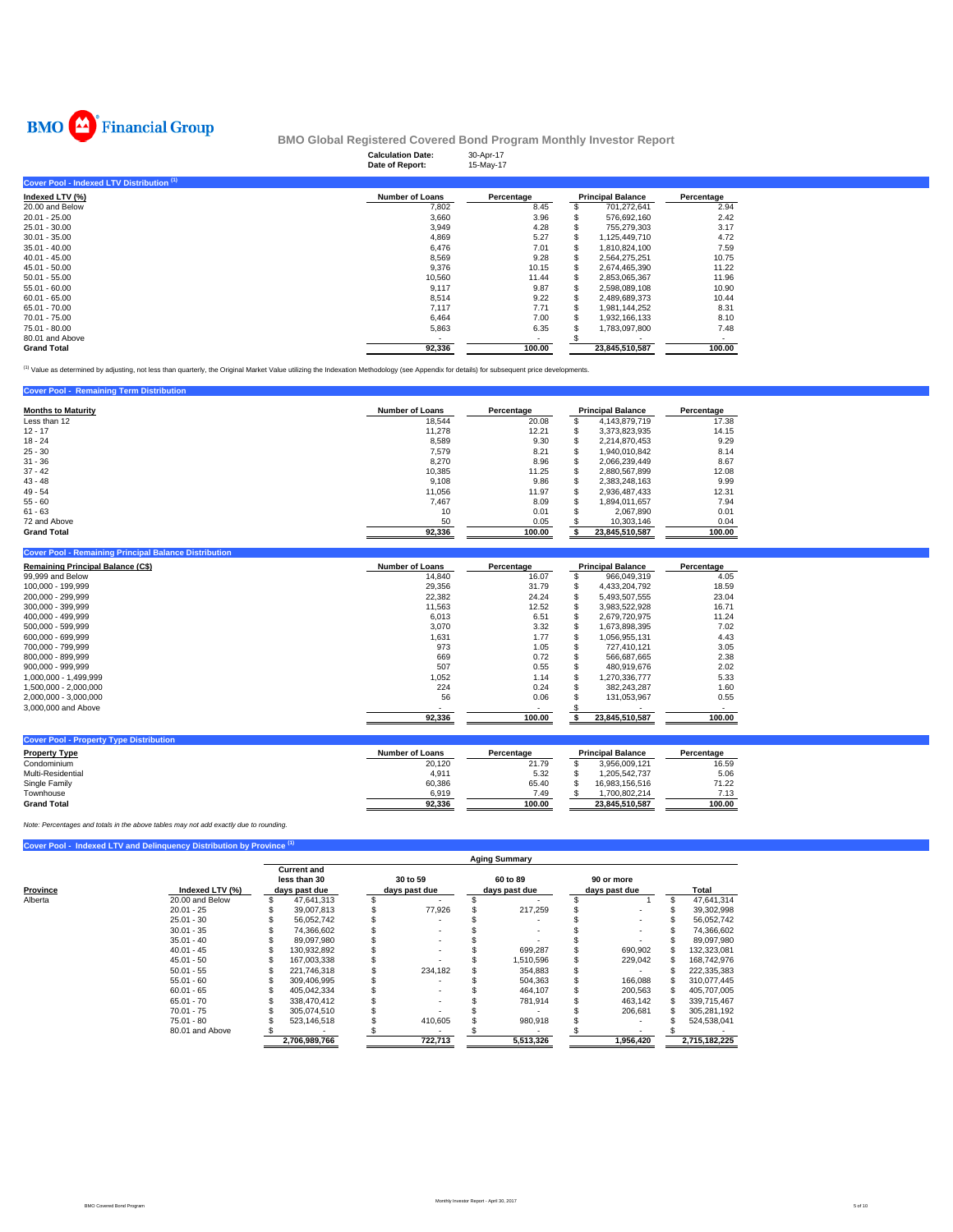

## **Calculation Date:** 30-Apr-17 **Date of Report:** 15-May-17 **BMO Global Registered Covered Bond Program Monthly Investor Report**

|                         | <b>Aging Summary</b>               |    |                                    |          |               |          |                      |            |               |    |               |  |  |  |
|-------------------------|------------------------------------|----|------------------------------------|----------|---------------|----------|----------------------|------------|---------------|----|---------------|--|--|--|
|                         |                                    |    | <b>Current and</b><br>less than 30 |          | 30 to 59      |          | 60 to 89             | 90 or more |               |    |               |  |  |  |
| Province                | Indexed LTV (%)                    |    | days past due                      |          | days past due |          | days past due        |            | days past due |    | Total         |  |  |  |
| <b>British Columbia</b> | 20.00 and Below                    | \$ | 237,960,911                        | \$       |               | \$       | 202,657              | \$         |               | \$ | 238,163,569   |  |  |  |
|                         | $20.01 - 25$                       | \$ | 190,551,341                        | \$       |               | \$       | 108,683              | \$         | 533,353       | \$ | 191,193,376   |  |  |  |
|                         | $25.01 - 30$                       | \$ | 251,140,936                        | \$       | 300,670       | \$       |                      | S          |               | \$ | 251,441,606   |  |  |  |
|                         | $30.01 - 35$                       | \$ | 405,781,908                        | \$       | 110,453       | \$       | 363,093              | \$         | 714,307       | \$ | 406,969,762   |  |  |  |
|                         | $35.01 - 40$                       | \$ | 678,958,397                        | \$       | 124,105       | \$       | 2,278,310            | S          | 628,914       | \$ | 681,989,726   |  |  |  |
|                         | $40.01 - 45$                       | \$ | 845,208,873                        | \$       |               | \$       | 1,499,746            | \$         | 222,514       | \$ | 846,931,134   |  |  |  |
|                         | $45.01 - 50$                       | \$ | 614,129,992                        | \$       | 218,556       | \$       | 1,513,643            | \$         | 590,426       | \$ | 616,452,617   |  |  |  |
|                         | $50.01 - 55$                       | \$ | 437,712,734                        | \$       |               | \$       | 540,376              | \$         | 198,209       | \$ | 438,451,319   |  |  |  |
|                         | $55.01 - 60$                       | \$ | 376,833,875                        | \$       |               | \$       |                      | \$         | 496,699       | \$ | 377,330,575   |  |  |  |
|                         | $60.01 - 65$                       | \$ | 333,628,999                        | \$       |               | \$       |                      | \$         | 232,193       | \$ | 333,861,192   |  |  |  |
|                         | $65.01 - 70$                       | \$ | 173,808,667                        | \$       |               | \$       |                      | S          |               | \$ | 173,808,667   |  |  |  |
|                         | $70.01 - 75$                       | \$ | 125,302,100                        | \$       |               | \$       |                      | S          |               | \$ | 125,302,100   |  |  |  |
|                         | $75.01 - 80$                       | \$ | 188,534,402                        | \$       |               | \$       |                      | \$         |               | \$ | 188,534,402   |  |  |  |
|                         | 80.01 and Above                    | \$ |                                    | \$       |               | \$       |                      | \$         |               | \$ |               |  |  |  |
|                         |                                    |    | 4,859,553,135                      |          | 753,784       |          | 6,506,509            |            | 3,616,616     |    | 4,870,430,043 |  |  |  |
|                         |                                    |    |                                    |          |               |          | <b>Aging Summary</b> |            |               |    |               |  |  |  |
|                         |                                    |    | <b>Current and</b><br>less than 30 |          | 30 to 59      |          | 60 to 89             |            | 90 or more    |    |               |  |  |  |
| Province                |                                    |    |                                    |          | days past due |          |                      |            | days past due |    | Total         |  |  |  |
| Manitoba                | Indexed LTV (%)<br>20.00 and Below | \$ | days past due                      |          |               |          | days past due        |            |               | S  |               |  |  |  |
|                         |                                    |    | 3,245,324                          | \$       |               | \$       |                      | \$<br>\$   |               |    | 3,245,324     |  |  |  |
|                         | $20.01 - 25$                       | S  | 3,366,021                          | \$<br>\$ |               | \$<br>\$ |                      | \$         |               | \$ | 3,366,021     |  |  |  |
|                         | $25.01 - 30$                       | \$ | 4,912,107                          |          |               |          |                      |            |               | \$ | 4,912,107     |  |  |  |
|                         | $30.01 - 35$                       | \$ | 4,438,259                          | \$       |               | \$       |                      | \$         |               | S  | 4,438,259     |  |  |  |
|                         | $35.01 - 40$                       | \$ | 7,273,898                          | \$       |               | \$       |                      | \$         |               | \$ | 7,273,898     |  |  |  |
|                         | $40.01 - 45$                       | \$ | 7,162,758                          | \$       |               | \$       |                      | S          | 98,327        | \$ | 7,261,085     |  |  |  |
|                         | $45.01 - 50$                       | \$ | 12,575,831                         | \$       |               | \$       |                      | S          |               | S  | 12,575,831    |  |  |  |
|                         | $50.01 - 55$                       | \$ | 20,969,933                         | \$       |               | \$       |                      | S          |               | S  | 20,969,933    |  |  |  |
|                         | $55.01 - 60$                       | \$ | 29,002,558                         | \$       |               | \$       | 229,063              | S          |               | S  | 29,231,621    |  |  |  |
|                         | $60.01 - 65$                       | \$ | 26,871,337                         | \$       |               | \$       |                      | S          |               | S  | 26,871,337    |  |  |  |
|                         | $65.01 - 70$                       | \$ | 31,939,218                         | \$       |               | \$       |                      | S          |               | \$ | 31,939,218    |  |  |  |
|                         | $70.01 - 75$                       | \$ | 37,482,925                         | \$       |               | \$       |                      | \$.        |               | S  | 37,482,925    |  |  |  |
|                         | $75.01 - 80$                       | \$ | 33, 152, 884                       | \$       | 60,825        | \$       |                      | \$         | 143,831       | \$ | 33,357,541    |  |  |  |
|                         | 80.01 and Above                    | \$ |                                    | \$       |               | \$       |                      | S          |               | S  |               |  |  |  |
|                         |                                    |    | 222,393,052                        |          | 60,825        |          | 229,063              |            | 242,158       |    | 222,925,098   |  |  |  |
|                         |                                    |    |                                    |          |               |          | <b>Aging Summary</b> |            |               |    |               |  |  |  |
|                         |                                    |    | <b>Current and</b><br>less than 30 |          | 30 to 59      |          | 60 to 89             |            | 90 or more    |    |               |  |  |  |
| Province                | Indexed LTV (%)                    |    | days past due                      |          | days past due |          | days past due        |            | days past due |    | Total         |  |  |  |
| New Brunswick           | 20.00 and Below                    | \$ | 3,864,340                          | \$       |               | \$       |                      | \$         |               | S  | 3,864,340     |  |  |  |
|                         | $20.01 - 25$                       | \$ | 3,934,715                          | \$       |               | \$       |                      | \$         |               | S  | 3,934,715     |  |  |  |
|                         |                                    |    |                                    |          |               |          |                      |            |               |    |               |  |  |  |
|                         | $25.01 - 30$                       | \$ | 2,443,882                          | \$       |               | \$       |                      | \$         | 35,123        | S  | 2,479,006     |  |  |  |
|                         | $30.01 - 35$                       | \$ | 5,842,025                          | \$       |               | \$       |                      | S          |               | S  | 5,842,025     |  |  |  |
|                         | $35.01 - 40$                       | \$ | 7,608,736                          | \$       |               | \$       |                      | S          |               | S  | 7,608,736     |  |  |  |
|                         | $40.01 - 45$                       | \$ | 14,117,199                         | \$       |               | \$       |                      | S          |               | S  | 14,117,199    |  |  |  |
|                         | $45.01 - 50$                       | \$ | 24,149,836                         | \$       |               | \$       |                      | \$         | 75,568        | S  | 24,225,404    |  |  |  |
|                         | $50.01 - 55$                       | \$ | 35,415,555                         | \$       |               | \$       | 58,211               | \$         | 473,349       | \$ | 35,947,116    |  |  |  |
|                         | $55.01 - 60$                       | \$ | 28,746,645                         | \$       |               | \$       |                      | \$         |               | \$ | 28,746,645    |  |  |  |
|                         | $60.01 - 65$                       | \$ | 19,837,814                         | \$       |               | \$       | 137,831              | \$         |               | S  | 19,975,645    |  |  |  |
|                         | $65.01 - 70$                       | \$ | 16,088,917                         | \$       |               | \$       |                      | S          | 152,333       | S  | 16,241,250    |  |  |  |
|                         | $70.01 - 75$                       | \$ | 8,895,382                          | \$       |               | \$       |                      | S          |               | \$ | 8,895,382     |  |  |  |
|                         | $75.01 - 80$                       | \$ | 12,469,893                         | \$       |               | \$       |                      | S          |               | \$ | 12,469,893    |  |  |  |
|                         | 80.01 and Above                    | \$ |                                    | \$       |               | \$       |                      | \$         |               | \$ |               |  |  |  |
|                         |                                    |    | 183,414,940                        |          |               |          | 196.042              |            | 736,373       |    | 184,347,355   |  |  |  |

**Aging Summary**

|              |                 |               | <b>Current and</b> |               |          |               |               |             |
|--------------|-----------------|---------------|--------------------|---------------|----------|---------------|---------------|-------------|
|              |                 |               | less than 30       |               | 30 to 59 | 60 to 89      | 90 or more    |             |
| Province     | Indexed LTV (%) | days past due |                    | days past due |          | days past due | days past due | Total       |
| Newfoundland | 20.00 and Below |               | 5.589.861          |               |          | 46,107        |               | 5,635,969   |
|              | $20.01 - 25$    |               | 3.856.547          |               |          |               | 230.308       | 4,086,856   |
|              | $25.01 - 30$    |               | 6,897,658          |               |          |               |               | 6,897,658   |
|              | $30.01 - 35$    |               | 8.522.079          |               |          |               |               | 8.522.079   |
|              | $35.01 - 40$    |               | 13.696.793         |               |          |               |               | 13,696,793  |
|              | $40.01 - 45$    |               | 21.688.741         |               |          |               | 89.679        | 21.778.420  |
|              | $45.01 - 50$    |               | 41,722,800         |               |          | 347.881       |               | 42,070,682  |
|              | $50.01 - 55$    |               | 90.399.045         |               |          | 52.355        | 547.939       | 90,999,338  |
|              | $55.01 - 60$    |               | 72.565.609         |               |          | 145.041       | 120,338       | 72,830,989  |
|              | $60.01 - 65$    |               | 54.208.688         |               |          |               | 171.946       | 54,380,634  |
|              | $65.01 - 70$    |               | 50.359.783         |               |          |               |               | 50.359.783  |
|              | $70.01 - 75$    |               | 20,306,062         |               |          |               |               | 20,306,062  |
|              | $75.01 - 80$    |               | 26.227.422         |               |          |               |               | 26.227.422  |
|              | 80.01 and Above |               |                    |               |          |               |               |             |
|              |                 |               | 416.041.089        |               |          | 591.385       | 1.160.210     | 417.792.684 |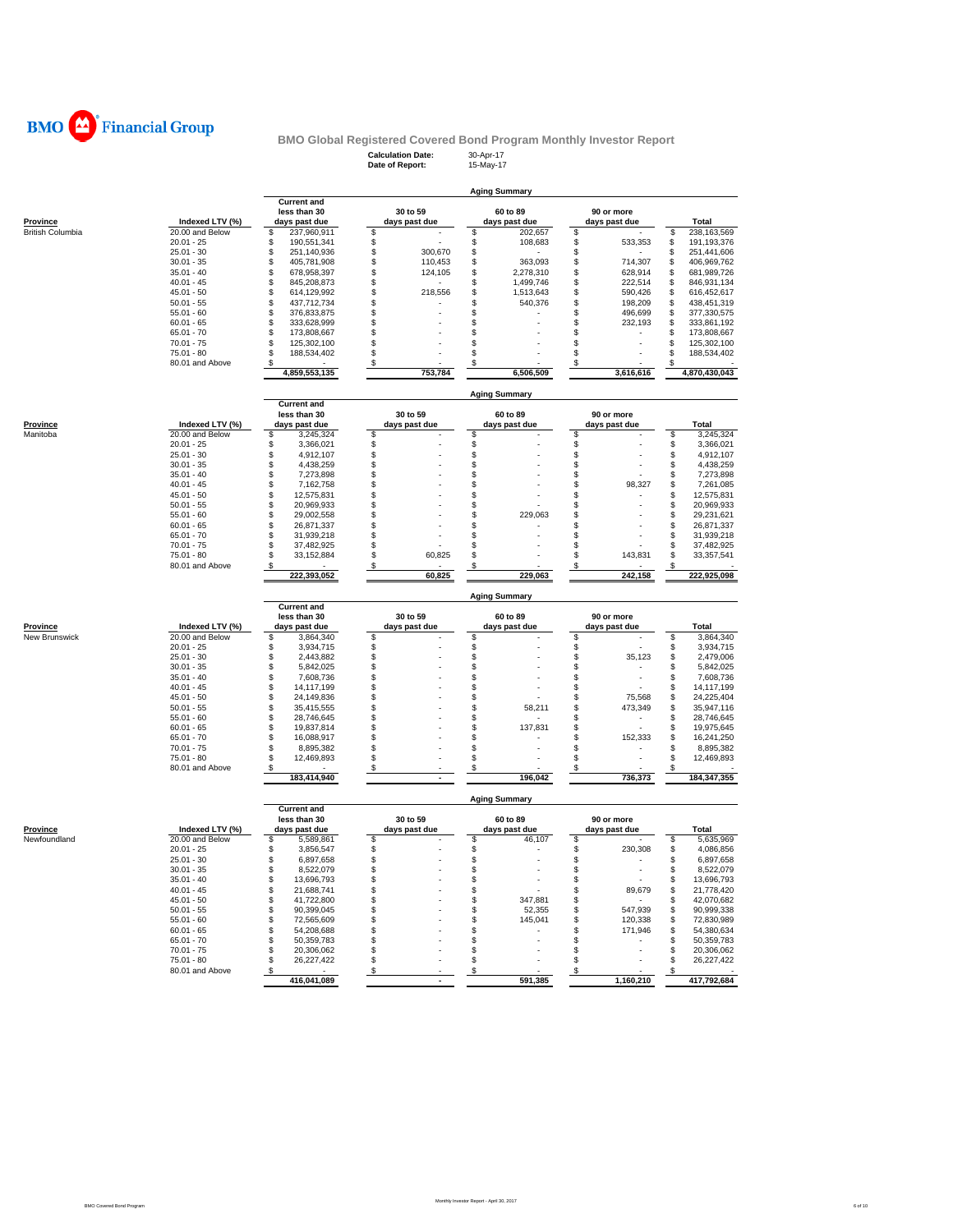

|                       |                              |                               | <b>Calculation Date:</b><br>Date of Report: | 30-Apr-17<br>15-May-17    |                             |                     |
|-----------------------|------------------------------|-------------------------------|---------------------------------------------|---------------------------|-----------------------------|---------------------|
|                       |                              |                               |                                             | <b>Aging Summary</b>      |                             |                     |
|                       |                              | <b>Current and</b>            |                                             |                           |                             |                     |
| <u>Province</u>       | Indexed LTV (%)              | less than 30<br>days past due | 30 to 59<br>days past due                   | 60 to 89<br>days past due | 90 or more<br>days past due | Total               |
| Northwest Territories | 20.00 and Below              | \$                            | \$                                          | \$                        | \$                          | \$                  |
|                       | $20.01 - 25$                 | \$                            | \$                                          | \$                        | \$                          | \$                  |
|                       | $25.01 - 30$                 | \$                            | \$                                          | \$                        | \$                          | \$                  |
|                       | $30.01 - 35$                 | \$                            | \$                                          | \$                        | \$                          | \$                  |
|                       | $35.01 - 40$                 | \$                            | \$                                          | \$                        | \$                          | s                   |
|                       | $40.01 - 45$                 | \$                            | \$                                          | \$                        | \$                          | s                   |
|                       | $45.01 - 50$                 | \$                            | S                                           | \$                        | \$                          | S                   |
|                       | $50.01 - 55$                 | \$                            | S                                           | \$                        | \$                          | \$                  |
|                       | $55.01 - 60$                 | \$                            | S                                           | \$                        | \$                          | \$                  |
|                       | $60.01 - 65$                 | \$                            | S                                           | \$                        | \$                          |                     |
|                       | $65.01 - 70$                 | \$                            | S                                           | \$                        | \$                          | S                   |
|                       | $70.01 - 75$                 | S                             | S                                           | \$                        | \$                          |                     |
|                       | 75.01 - 80                   | S                             | \$                                          | \$                        | \$                          |                     |
|                       | 80.01 and Above              | \$<br>$\sim$                  | \$<br>$\blacksquare$                        | \$                        | \$<br>$\blacksquare$        | \$<br>$\sim$        |
|                       |                              | \$                            | \$                                          | \$                        | \$                          | \$                  |
|                       |                              |                               |                                             | <b>Aging Summary</b>      |                             |                     |
|                       |                              | <b>Current and</b>            |                                             |                           |                             |                     |
|                       |                              | less than 30                  | 30 to 59                                    | 60 to 89                  | 90 or more                  |                     |
| <u>Province</u>       | Indexed LTV (%)              | days past due                 | days past due                               | days past due             | days past due               | Total               |
| Nova Scotia           | 20.00 and Below              | 5,123,460<br>\$               | \$                                          | \$                        | \$                          | \$<br>5,123,460     |
|                       | $20.01 - 25$                 | \$<br>7,026,248               | \$                                          | \$                        | \$                          | \$<br>7,026,248     |
|                       | $25.01 - 30$                 | \$<br>8,060,075               | \$                                          | \$                        | \$                          | \$<br>8,060,075     |
|                       | $30.01 - 35$                 | \$<br>9,488,612               | \$<br>52,432                                | \$                        | \$                          | 9,541,044<br>S      |
|                       | $35.01 - 40$                 | \$<br>15,886,063              | \$                                          | \$                        | \$                          | 15,886,063<br>\$    |
|                       | $40.01 - 45$                 | \$<br>21,272,450              | \$                                          | \$                        | \$                          | \$<br>21,272,450    |
|                       | $45.01 - 50$                 | \$<br>31,735,563              | S                                           | \$                        | 45,233<br>\$                | 31,780,796<br>\$    |
|                       | $50.01 - 55$                 | \$<br>57,079,303              | \$                                          | \$<br>148,692             | 130,761<br>\$               | 57,358,757<br>\$    |
|                       | $55.01 - 60$                 | \$<br>58,703,635              | S                                           | \$                        | 35,785<br>\$                | 58,739,420<br>\$    |
|                       | $60.01 - 65$                 | \$<br>60,976,579              | S                                           | \$                        | \$                          | S<br>60,976,579     |
|                       | $65.01 - 70$                 | \$<br>70,894,673              | \$                                          | \$<br>185,407             | S                           | \$<br>71,080,080    |
|                       | $70.01 - 75$                 | \$<br>89,940,994              | \$<br>116,943                               | \$                        | \$                          | \$<br>90,057,937    |
|                       | 75.01 - 80                   | \$<br>71,660,555              | \$                                          | \$<br>117,789             | \$                          | \$<br>71,778,344    |
|                       | 80.01 and Above              | S<br>507,848,211              | S<br>169,375                                | S<br>451,888              | \$<br>211,780               | 508,681,253         |
|                       |                              |                               |                                             |                           |                             |                     |
|                       |                              | <b>Current and</b>            |                                             | <b>Aging Summary</b>      |                             |                     |
|                       |                              | less than 30                  | 30 to 59                                    | 60 to 89                  | 90 or more                  |                     |
| Province              | Indexed LTV (%)              | days past due                 | days past due                               | days past due             | days past due               | <b>Total</b>        |
| Nunavut               | 20.00 and Below              | \$                            | \$                                          | \$                        | \$                          | S                   |
|                       | $20.01 - 25$                 | \$                            | \$                                          | $\ddot{\$}$               | \$                          | \$                  |
|                       | $25.01 - 30$                 | \$                            | \$                                          | \$                        | \$                          | \$                  |
|                       | $30.01 - 35$                 | \$                            | \$                                          | \$                        | \$                          | \$                  |
|                       | $35.01 - 40$                 | \$                            | \$                                          | \$                        | \$                          | S                   |
|                       | $40.01 - 45$                 | \$                            | \$                                          | \$                        | \$                          | S                   |
|                       | $45.01 - 50$                 | \$                            | S                                           | \$                        | \$                          | S                   |
|                       | $50.01 - 55$                 | \$                            | S                                           | \$                        | S                           | S                   |
|                       | $55.01 - 60$                 | \$                            | \$                                          | \$                        | S                           | s                   |
|                       | $60.01 - 65$                 | \$                            | S                                           | \$                        | \$                          | \$                  |
|                       | $65.01 - 70$<br>$70.01 - 75$ | \$<br>\$                      | S<br>S                                      | \$<br>\$                  | \$<br>\$                    | \$<br>s             |
|                       | 75.01 - 80                   | \$                            | \$                                          | \$                        | \$                          | s                   |
|                       | 80.01 and Above              | \$                            | \$                                          | \$                        | \$                          | \$                  |
|                       |                              | \$                            | \$                                          | \$                        | \$                          | \$                  |
|                       |                              |                               |                                             |                           |                             |                     |
|                       |                              | <b>Current and</b>            |                                             | <b>Aging Summary</b>      |                             |                     |
|                       |                              | less than 30                  | 30 to 59                                    | 60 to 89                  | 90 or more                  |                     |
| Province              | Indexed LTV (%)              | days past due                 | days past due                               | days past due             | days past due               | Total               |
| Ontario               | 20.00 and Below              | \$<br>338,633,512             | \$<br>33,538                                | \$<br>216,815             | \$<br>385,894               | \$<br>339,269,759   |
|                       | $20.01 - 25$                 | \$<br>282,097,729             | \$<br>177,600                               | \$                        | \$<br>244,373               | \$<br>282,519,703   |
|                       | $25.01 - 30$                 | 363,222,652<br>\$             |                                             |                           | \$.<br>136,272              | 363,358,924         |
|                       | $30.01 - 35$                 | \$<br>538,401,024             | \$                                          | \$<br>1,110,495           | \$<br>297,438               | \$<br>539,808,957   |
|                       | $35.01 - 40$                 | \$<br>887,166,301             | \$                                          | \$<br>355,180             | \$                          | \$<br>887,521,481   |
|                       | $40.01 - 45$                 | \$<br>1,352,586,277           | \$                                          | \$<br>2,653,122           | \$<br>1,209,368             | 1,356,448,766<br>\$ |
|                       | $45.01 - 50$                 | \$<br>1,533,112,412           | \$<br>904,258                               | \$<br>1,110,096           | \$                          | 1,535,126,765<br>S  |
|                       | $50.01 - 55$                 | \$<br>1,598,787,553           | \$                                          | \$<br>620,751             | \$<br>257,541               | 1,599,665,845<br>\$ |
|                       | $55.01 - 60$                 | \$<br>1,304,203,749           | \$                                          | \$<br>795,913             | \$<br>494,994               | 1,305,494,657<br>\$ |
|                       | $60.01 - 65$                 | \$<br>1,149,645,919           | \$                                          | \$<br>595,450             | 179,635<br>\$               | 1,150,421,004<br>\$ |
|                       | $65.01 - 70$                 | \$<br>792,490,687             | \$                                          | \$<br>218,043             | \$<br>$\sim$                | \$<br>792,708,730   |
|                       | $70.01 - 75$                 | \$<br>729,207,853             | \$                                          | \$<br>632,679             | \$<br>277,220               | 730,117,752<br>\$   |
|                       | $75.01 - 80$                 | \$<br>467,577,110             | \$                                          | \$<br>$\sim$              | \$<br>$\sim$                | \$<br>467,577,110   |
|                       | 80.01 and Above              | \$                            | \$                                          | $\frac{1}{2}$<br>×.       | \$<br>÷.                    | \$                  |
|                       |                              | 11,337,132,777                | 1,115,397                                   | 8,308,542                 | 3,482,736                   | 11,350,039,452      |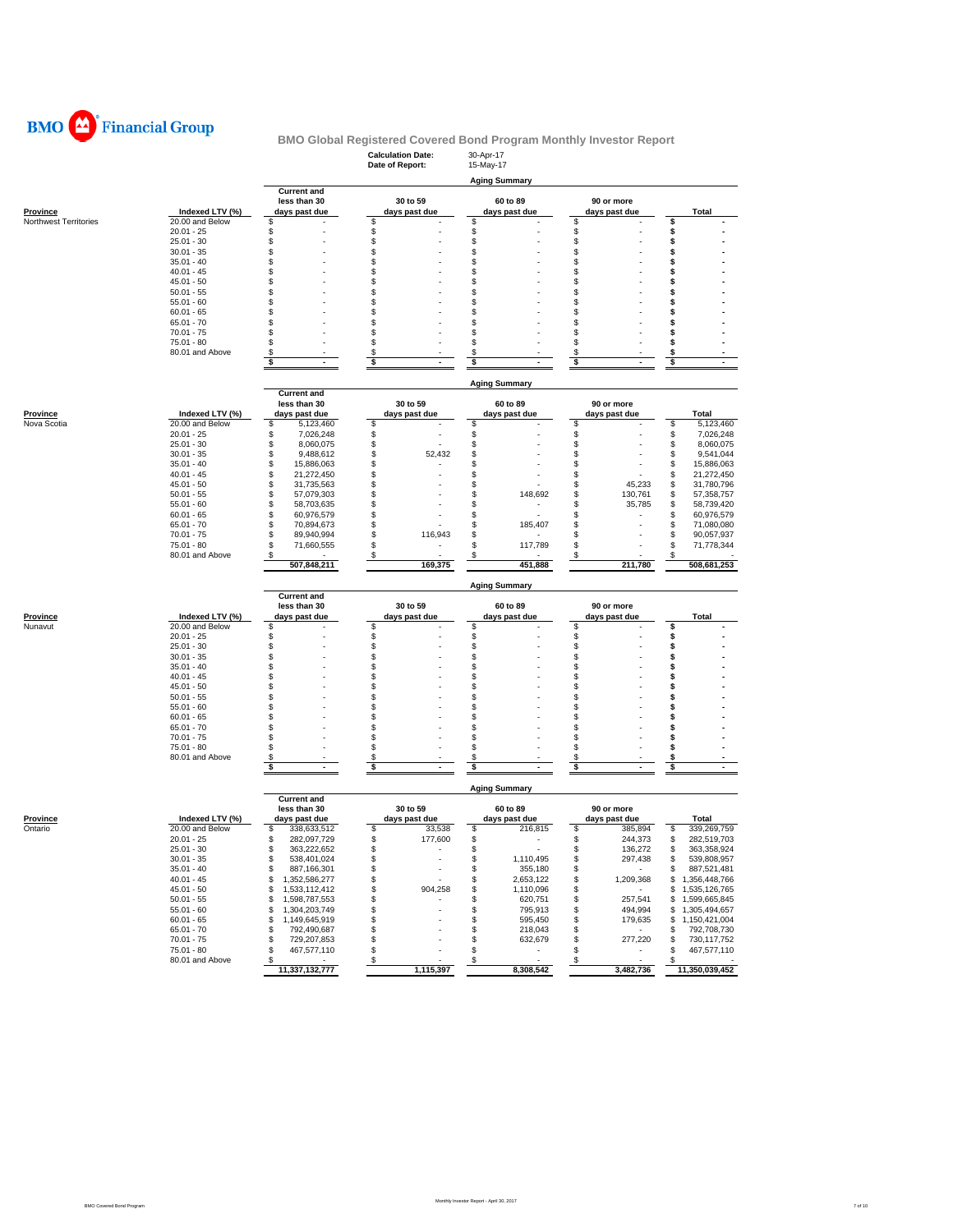

|                          |                                 |                                    | <b>Calculation Date:</b><br>Date of Report: | 30-Apr-17<br>15-May-17     |                            |                                      |
|--------------------------|---------------------------------|------------------------------------|---------------------------------------------|----------------------------|----------------------------|--------------------------------------|
|                          |                                 |                                    |                                             |                            |                            |                                      |
|                          |                                 | <b>Current and</b>                 |                                             | <b>Aging Summary</b>       |                            |                                      |
|                          |                                 | less than 30                       | 30 to 59                                    | 60 to 89                   | 90 or more                 |                                      |
| <b>Province</b>          | Indexed LTV (%)                 | days past due                      | days past due                               | days past due              | days past due              | <b>Total</b>                         |
| Prince Edward Island     | 20.00 and Below                 | \$<br>1,466,288                    | \$                                          | \$                         | \$<br>1                    | \$<br>1,466,289                      |
|                          | $20.01 - 25$                    | \$<br>975,552                      | \$<br>\$                                    | \$<br>\$                   | \$<br>\$                   | \$<br>975,552                        |
|                          | $25.01 - 30$<br>$30.01 - 35$    | \$<br>951,769                      |                                             |                            | \$                         | \$<br>951,769<br>\$<br>1,866,440     |
|                          | $35.01 - 40$                    | \$<br>1,866,440<br>4,331,343<br>\$ | \$<br>\$                                    | \$<br>\$                   | \$                         | \$<br>4,331,343                      |
|                          | $40.01 - 45$                    | 5,914,765<br>\$                    | \$                                          | \$                         | \$                         | \$<br>5,914,765                      |
|                          | $45.01 - 50$                    | \$<br>8,549,543                    | \$                                          | \$<br>193,509              | \$                         | \$<br>8,743,052                      |
|                          | $50.01 - 55$                    | \$<br>13,076,345                   | \$                                          | \$                         | \$                         | \$<br>13,076,345                     |
|                          | $55.01 - 60$                    | \$<br>10,690,658                   | \$                                          | \$                         | \$                         | \$<br>10,690,658                     |
|                          | $60.01 - 65$                    | \$<br>6,020,133                    | \$                                          | \$                         | \$<br>123.009              | \$<br>6,143,142                      |
|                          | $65.01 - 70$                    | \$<br>7,786,751                    | \$                                          | \$                         | \$                         | \$<br>7,786,751                      |
|                          | $70.01 - 75$                    | 3,325,445<br>\$                    | \$                                          | \$                         | \$                         | \$<br>3,325,445                      |
|                          | $75.01 - 80$                    | 3,686,011<br>\$                    | \$                                          | \$                         | \$                         | \$<br>3,686,011                      |
|                          | 80.01 and Above                 | S                                  | \$                                          | \$                         | \$                         | \$                                   |
|                          |                                 | 68,641,042                         | $\blacksquare$                              | 193.509                    | 123,010                    | 68,957,561                           |
|                          |                                 |                                    |                                             |                            |                            |                                      |
|                          |                                 | <b>Current and</b>                 |                                             | <b>Aging Summary</b>       |                            |                                      |
|                          |                                 | less than 30                       | 30 to 59                                    | 60 to 89                   | 90 or more                 |                                      |
| <b>Province</b>          | Indexed LTV (%)                 | days past due                      | days past due                               | days past due              | days past due              | Total                                |
| Quebec                   | 20.00 and Below                 | 48,666,664<br>S                    | \$                                          | \$<br>153,387              | \$<br>87,741               | \$<br>48,907,792                     |
|                          | $20.01 - 25$                    | \$<br>37,275,021                   | \$                                          | \$                         | \$<br>53,200               | \$<br>37,328,222                     |
|                          | $25.01 - 30$                    | 52,437,413<br>\$                   | \$                                          | \$                         | \$<br>٠                    | \$<br>52,437,413                     |
|                          | $30.01 - 35$                    | \$<br>62.233.010                   | \$<br>121,781                               | \$                         | \$                         | \$<br>62,354,792                     |
|                          | $35.01 - 40$                    | \$<br>85,268,236                   | \$                                          | \$<br>172,677              | \$<br>ä,                   | \$<br>85,440,913                     |
|                          | $40.01 - 45$                    | \$<br>118,227,238                  | \$                                          | \$                         | \$<br>122,875              | \$<br>118,350,113                    |
|                          | $45.01 - 50$                    | \$<br>167,888,110                  | \$                                          | \$                         | \$<br>99,165               | \$<br>167,987,275                    |
|                          | $50.01 - 55$                    | \$<br>291,204,791                  | \$                                          | \$<br>629.535              | \$<br>875,489              | \$<br>292,709,815                    |
|                          | $55.01 - 60$                    | \$<br>359,989,447                  | \$<br>347,318                               | \$<br>918,558              | \$<br>1,211,765            | \$<br>362,467,088                    |
|                          | $60.01 - 65$                    | \$<br>379,909,694                  | \$<br>677,360                               | \$<br>2,823,066            | \$<br>1,449,000            | \$<br>384,859,119                    |
|                          | $65.01 - 70$                    | \$<br>468,473,051                  | \$                                          | \$<br>515,255              | \$<br>495,962              | \$<br>469,484,268                    |
|                          | $70.01 - 75$                    | \$<br>590,901,074                  | \$<br>ä,                                    | \$<br>593,240              | \$<br>1,223,473            | \$<br>592,717,787                    |
|                          | 75.01 - 80                      | \$<br>435,748,184                  | \$                                          | \$<br>561,596              | \$<br>559,408              | \$<br>436,869,188                    |
|                          | 80.01 and Above                 | \$<br>3,098,221,934                | \$<br>1,146,459                             | \$<br>6,367,313            | \$<br>6,178,078            | 3,111,913,784                        |
|                          |                                 |                                    |                                             |                            |                            |                                      |
|                          |                                 | <b>Current and</b>                 |                                             | <b>Aging Summary</b>       |                            |                                      |
|                          |                                 | less than 30                       | 30 to 59                                    | 60 to 89                   | 90 or more                 |                                      |
| <b>Province</b>          | Indexed LTV (%)                 | days past due                      | days past due                               | days past due              | days past due              | Total                                |
| Saskatchewan             | 20.00 and Below<br>$20.01 - 25$ | \$<br>7,954,827<br>6,958,471       | \$                                          | \$<br>\$                   | \$<br>\$                   | \$<br>7,954,827                      |
|                          |                                 | \$                                 | \$                                          |                            |                            | \$<br>6,958,471                      |
|                          |                                 |                                    |                                             |                            |                            |                                      |
|                          | $25.01 - 30$                    | 8,688,004<br>\$                    | \$                                          | \$                         | \$                         | \$<br>8,688,004                      |
|                          | $30.01 - 35$                    | \$<br>11,622,147                   | \$                                          | \$<br>117,606              | \$                         | \$<br>11,739,753                     |
|                          | $35.01 - 40$                    | \$<br>17,204,007                   | \$                                          | \$                         | \$<br>773,160              | \$<br>17,977,166                     |
|                          | $40.01 - 45$                    | \$<br>37,669,352                   | \$                                          | \$<br>374,513              | \$<br>1,834,373            | \$<br>39,878,239                     |
|                          | $45.01 - 50$                    | \$<br>66,142,419                   | \$                                          | \$                         | \$<br>617,572              | \$<br>66,759,991                     |
|                          | $50.01 - 55$<br>$55.01 - 60$    | \$<br>81,054,029<br>\$             | \$<br>\$                                    | \$<br>277,442<br>\$        | \$<br>220,046<br>\$        | \$<br>81,551,517                     |
|                          | $60.01 - 65$                    | 42,480,011<br>\$                   |                                             | ×                          |                            | \$<br>42,480,011                     |
|                          | $65.01 - 70$                    | 46,493,716<br>\$<br>27,952,601     | \$<br>\$                                    | \$<br>\$<br>67,437         | \$<br>\$                   | \$<br>46,493,716<br>\$<br>28,020,038 |
|                          | $70.01 - 75$                    | \$<br>18,679,551                   | \$                                          | \$                         | \$                         | \$<br>18,679,551                     |
|                          | 75.01 - 80                      | 18,059,849<br>\$                   | \$                                          | \$                         | \$                         | \$<br>18,059,849                     |
|                          | 80.01 and Above                 | \$                                 | \$                                          | \$                         | \$                         | \$                                   |
|                          |                                 | 390,958,981                        | ä,                                          | 836,999                    | 3,445,151                  | 395,241,131                          |
|                          |                                 |                                    |                                             | <b>Aging Summary</b>       |                            |                                      |
|                          |                                 | <b>Current and</b>                 |                                             |                            |                            |                                      |
|                          |                                 | less than 30                       | 30 to 59                                    | 60 to 89                   | 90 or more                 |                                      |
|                          | Indexed LTV (%)                 | days past due                      | days past due                               | days past due              | days past due              | <b>Total</b>                         |
|                          | 20.00 and Below<br>$20.01 - 25$ | \$<br>\$                           | \$<br>\$                                    | \$<br>\$                   | \$<br>\$                   | \$<br>\$                             |
|                          | $25.01 - 30$                    | \$                                 | \$.                                         | \$                         | £.                         | \$                                   |
|                          | $30.01 - 35$                    | \$                                 | \$                                          | \$                         | \$                         | \$<br>٠                              |
|                          | $35.01 - 40$                    | \$                                 | \$<br>J.                                    | \$                         | \$                         | \$                                   |
|                          | $40.01 - 45$                    | \$                                 | \$                                          | \$                         | £.                         | \$                                   |
|                          | $45.01 - 50$                    | \$                                 | \$                                          | \$                         | £.                         | \$                                   |
|                          | $50.01 - 55$                    | \$                                 | \$                                          | S                          | \$                         | \$                                   |
|                          | $55.01 - 60$                    | S                                  | \$                                          | \$                         | \$                         | \$                                   |
|                          | $60.01 - 65$                    | S                                  | \$                                          | \$                         | £.                         | \$                                   |
| <b>Yukon Territories</b> | $65.01 - 70$                    | S                                  | \$                                          | \$                         | \$                         | \$                                   |
|                          | $70.01 - 75$                    | S                                  | \$                                          | \$                         | \$                         | \$                                   |
|                          | $75.01 - 80$                    | S                                  | \$                                          | \$                         | \$                         | \$                                   |
| Province                 | 80.01 and Above                 | S<br>\$<br>$\blacksquare$          | \$<br>\$<br>$\sim$                          | \$<br>\$<br>$\blacksquare$ | \$<br>\$<br>$\blacksquare$ | \$<br>\$<br>$\blacksquare$           |

<sup>(1)</sup> Value as determined by adjusting, not less than quarterly, the Original Market Value utilizing the Indexation Methodology (see Appendix for details) for subsequent price developments.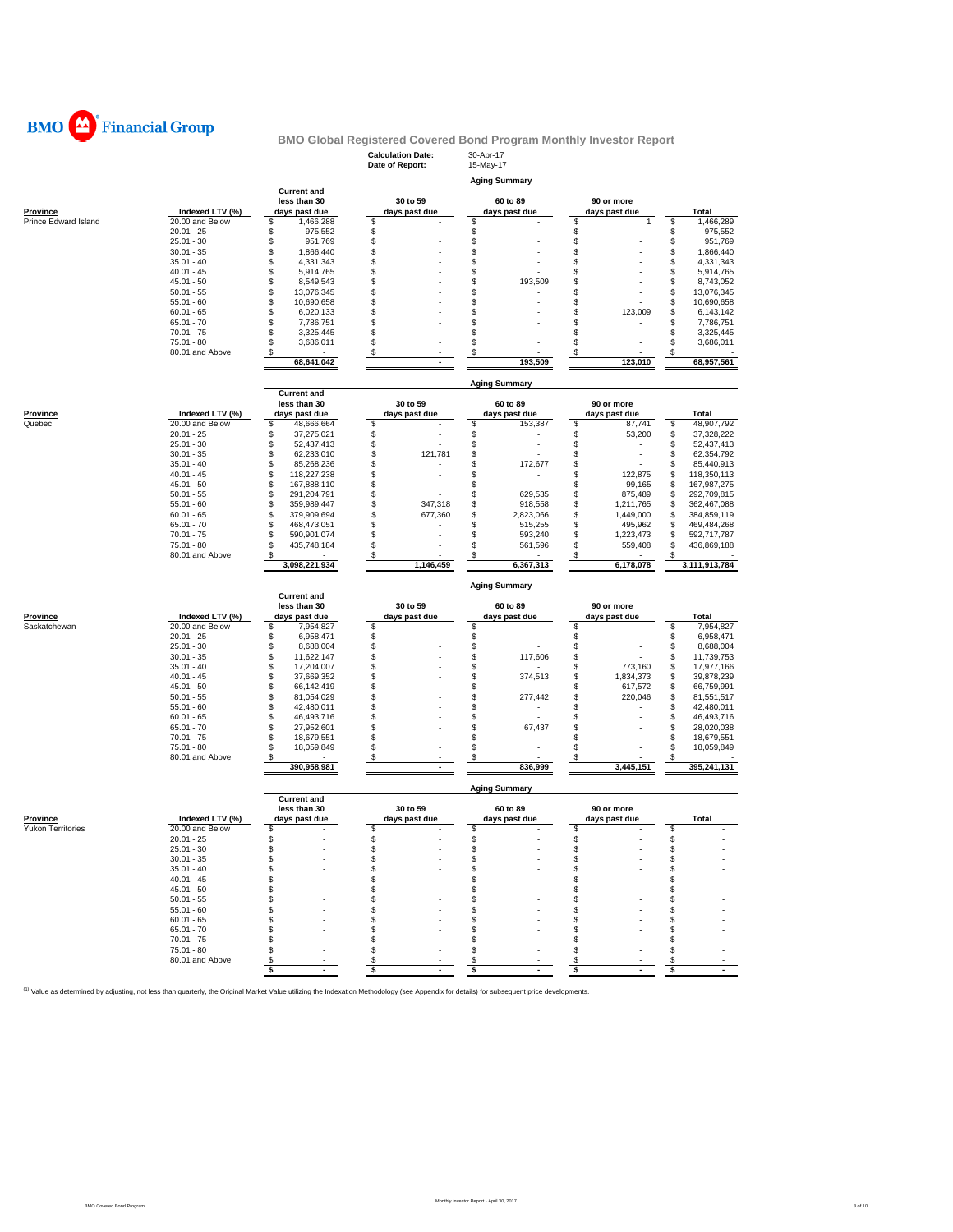

**Cover Pool -**

**BMO Global Registered Covered Bond Program Monthly Investor Report**

|                                                         |             | <b>Calculation Date:</b><br>Date of Report: |               | 30-Apr-17 | 15-May-17            |               |                 |               |                |
|---------------------------------------------------------|-------------|---------------------------------------------|---------------|-----------|----------------------|---------------|-----------------|---------------|----------------|
| Current LTV Distribution by Credit Score <sup>(1)</sup> |             |                                             |               |           |                      |               |                 |               |                |
|                                                         |             |                                             |               |           | <b>Credit Scores</b> |               |                 |               |                |
| Indexed LTV (%)                                         | $600$       |                                             | $600 - 650$   |           | 651 - 700            | 701 - 750     | 751 - 800       | >800          | Total          |
| 20.00 and Below                                         | 45,948,497  |                                             | 15,323,336    |           | 49,269,457           | 102,825,256   | 264,448,586     | 223,457,508   | 701,272,641    |
| $20.01 - 25$                                            | 33,148,910  |                                             | 23,248,922    |           | 48,383,732           | 86,674,314    | 232,471,674     | 152,764,608   | 576,692,160    |
| $25.01 - 30$                                            | 45.019.589  |                                             | 30,204,630    |           | 60,640,682           | 125,584,777   | 301,233,782     | 192,595,843   | 755,279,303    |
| $30.01 - 35$                                            | 56,925,092  |                                             | 40,512,710    |           | 99,688,158           | 221,994,586   | 455,989,576     | 250,339,589   | 1,125,449,710  |
| $35.01 - 40$                                            | 87.591.657  |                                             | 73,513,320    |           | 191,044,631          | 364,680,554   | 736,624,889     | 357,369,050   | 1,810,824,100  |
| $40.01 - 45$                                            | 109.864.467 |                                             | 109.400.344   |           | 280,135,385          | 559,663,184   | \$1,066,371,785 | 438,840,085   | 2,564,275,251  |
| $45.01 - 50$                                            | 104,351,995 |                                             | 121,646,289   |           | 317,249,800          | 621,780,167   | \$1,089,742,891 | 419,694,248   | 2,674,465,390  |
| $50.01 - 55$                                            | 114.094.247 |                                             | 142.261.783   |           | 346,976,038          | 702,811,927   | \$1,134,057,105 | 412,864,267   | 2,853,065,367  |
| $55.01 - 60$                                            | 95,535,791  |                                             | 131,927,857   |           | 339,511,138          | 683,938,193   | \$1,003,405,356 | 343,770,773   | 2,598,089,108  |
| $60.01 - 65$                                            | 84,493,865  |                                             | 119.751.287   |           | 317,092,583          | 693,464,721   | 976,292,566     | 298,594,350   | 2,489,689,373  |
| $65.01 - 70$                                            | 67,720,363  |                                             | 100,614,239   |           | 265,754,288          | 559,690,286   | 763,492,138     | 223,872,938   | 1,981,144,252  |
| $70.01 - 75$                                            | 64,236,997  |                                             | 114.952.079   |           | 287.292.641          | 581,914,499   | 711.779.986     | 171,989,929   | 1,932,166,133  |
| $75.01 - 80$                                            | 29,995,854  |                                             | 79,657,175    |           | 252,078,399          | 535,361,501   | 715,492,485     | 170,512,386   | 1,783,097,800  |
| 80.01 and Above                                         |             |                                             |               |           |                      |               |                 |               |                |
|                                                         | 938,927,325 |                                             | 1,103,013,972 |           | 2,855,116,932        | 5,840,383,965 | 9,451,402,819   | 3,656,665,574 | 23,845,510,587 |

(1) Value as determined by adjusting, not less than quarterly, the Original Market Value utilizing the Indexation Methodology (see Appendix for details) for subsequent price developments.